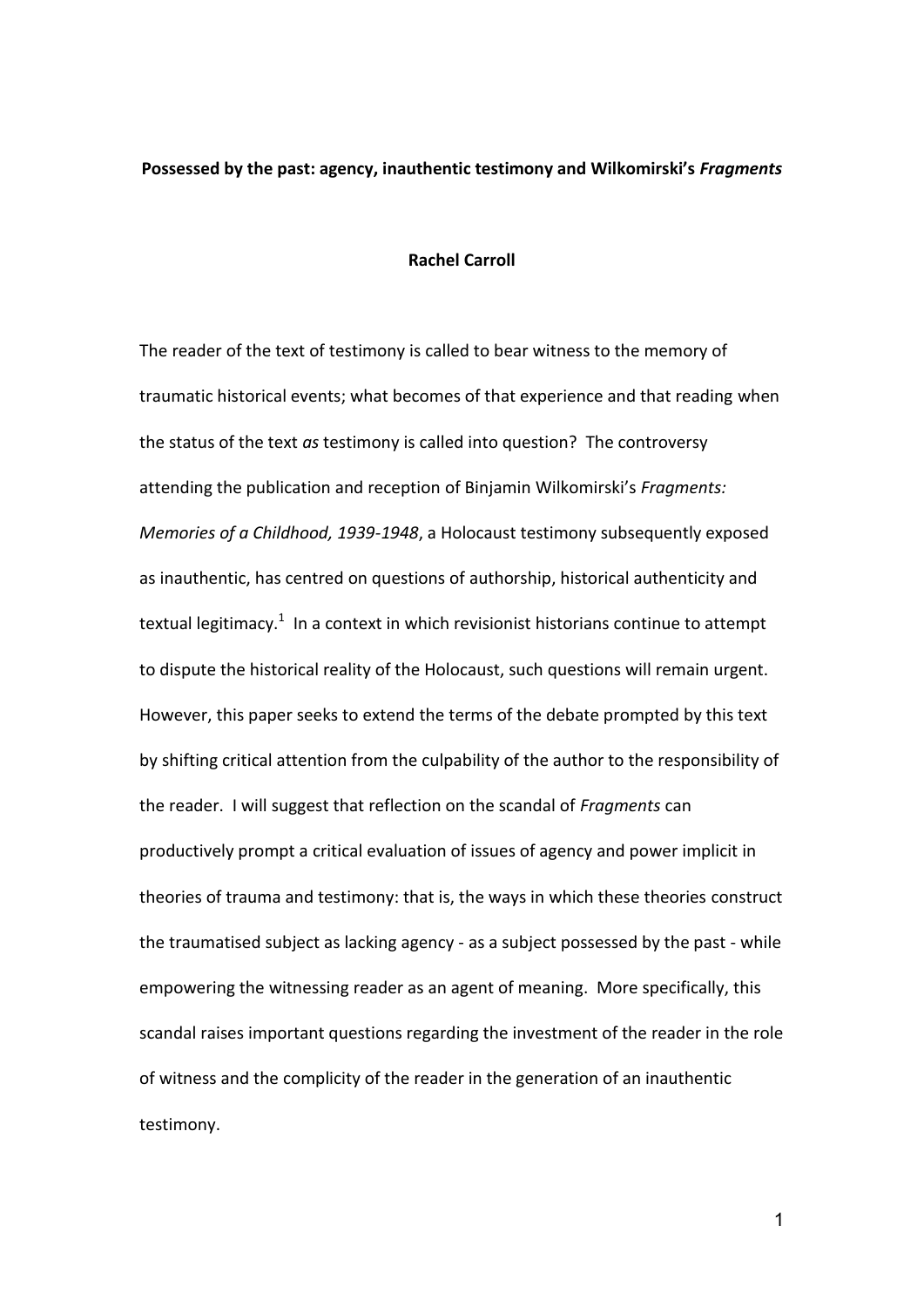#### **THE SCANDAL OF** *FRAGMENTS***: A WITNESS WITHOUT AN EVENT?**

In her book *Holocaust Fictions*, Sue Vice writes that:

Holocaust fictions are scandalous: that is, they invariably provoke controversy by inspiring revulsion and acclaim in equal measure. To judge by what many critics have to say, to write Holocaust fictions is tantamount to making a fiction of the Holocaust. (Vice 1)

The history of the critical reception of Binjamin Wilkomirski's book *Fragments* (first published in German in 1995) would seem to vindicate this assertion. *Fragments* is a first person narrative which recounts vivid and traumatic memories in disjointed and incomplete form; the memories it recounts are those of a child survivor of the Holocaust. The narrative attempts to recount these memories as they were / are experienced; that is, as disturbing and inexplicable:

> My earliest memories are a rubble field of isolated images and events. Shards of memory with hard knife-sharp edges, which still cut flesh if touched today. Mostly a chaotic jumble, with very little chronological fit; shards that keep surfacing against the orderly grain of grown-up life and escaping the laws of logic. (Wilkomirski 4)

Notably, the child subject whose experiences return in the form of memory has no direct knowledge of his original name or identity. The name 'Binjamin Wilkomirski' is the name of an identity recovered later in life; the story of that recovery is not told in this text but its origins emerge in instances in which the child is addressed by this name by strangers. The Afterword of this text asserts that these memories survived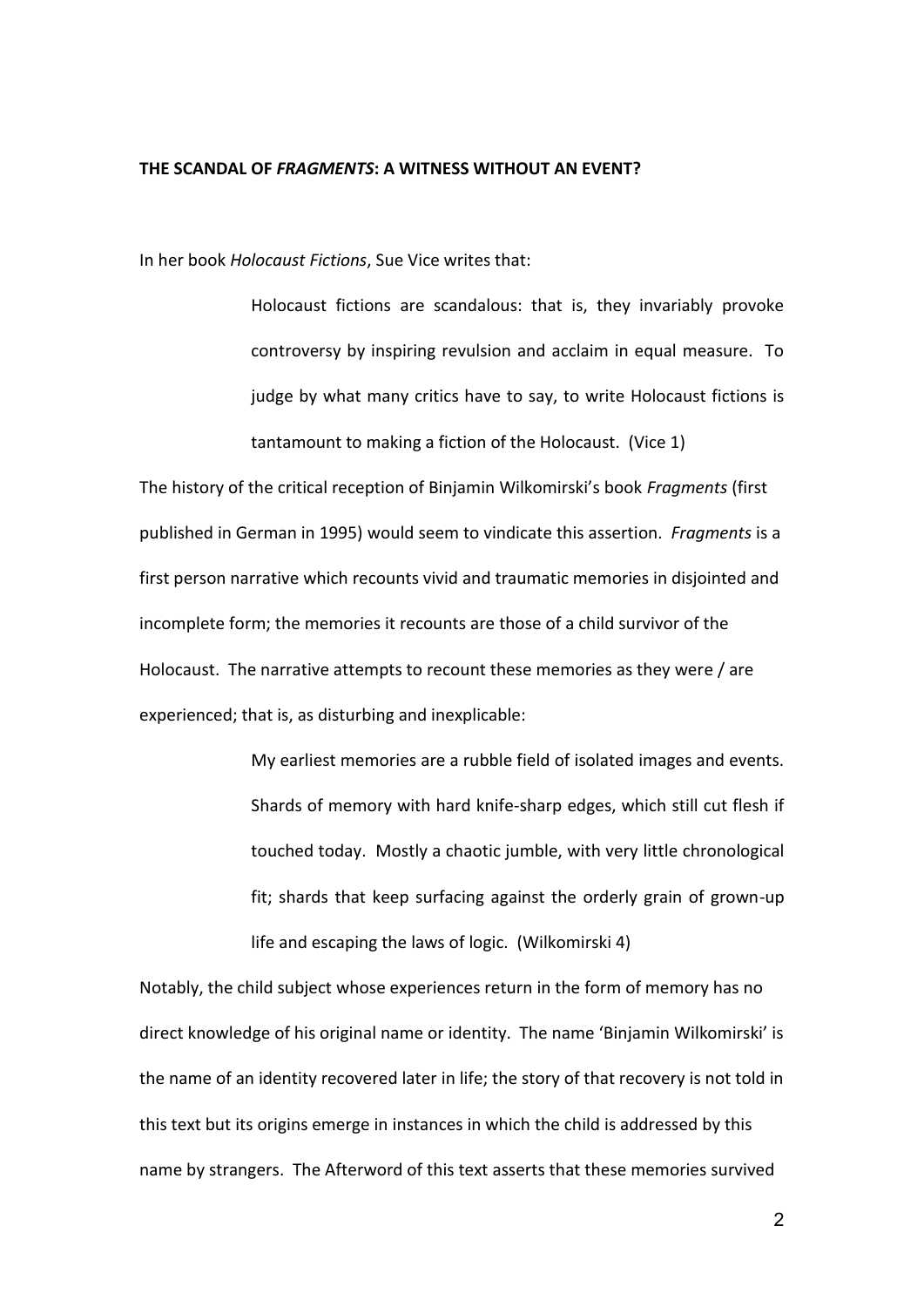despite an injunction to forget and in defiance of the collective historical amnesia of the post war period:

> I grew up and became an adult in a time and in a society that didn't want to listen, or perhaps was incapable of listening. 'Children have no memories, children forget quickly, you must forget it all, it was just a bad dream'. These were words endlessly repeated, that were used on me from my schooldays to erase my past and make me keep quiet. So for decades I was silent, but my memory could not be wiped clean. (Wilkomirski 153)

The Afterword also refers to a 'new identity' given to the author in his childhood, one which concealed and implicitly denied the identity preserved in memory:

> Several hundred children who survived the Shoah have come forward. They are 'children without identity,' lacking any certain information about their origins, with all traces carefully erased, furnished with false names and often with false papers too. . . . As a child, I also received a new identity . . . (Wilkomirski 154)

 The widespread critical acclaim which met the publication of *Fragments* was overtaken by scandal, when journalists researching the author's history challenged the authenticity of his recovered identity *as* Wilkomirski. This research demonstrated that the author was born Bruno Grosjean, the illegitimate son of a socially disadvantaged mother, and that he had been adopted, and renamed, by the affluent Dössekker family: moreover, he was not Jewish and had spent his entire childhood in the country of his birth, Switzerland.<sup>2</sup> For Wilkomirski, the published author of this text, 'Bruno Dössekker' is the 'new identity' to which he refers in his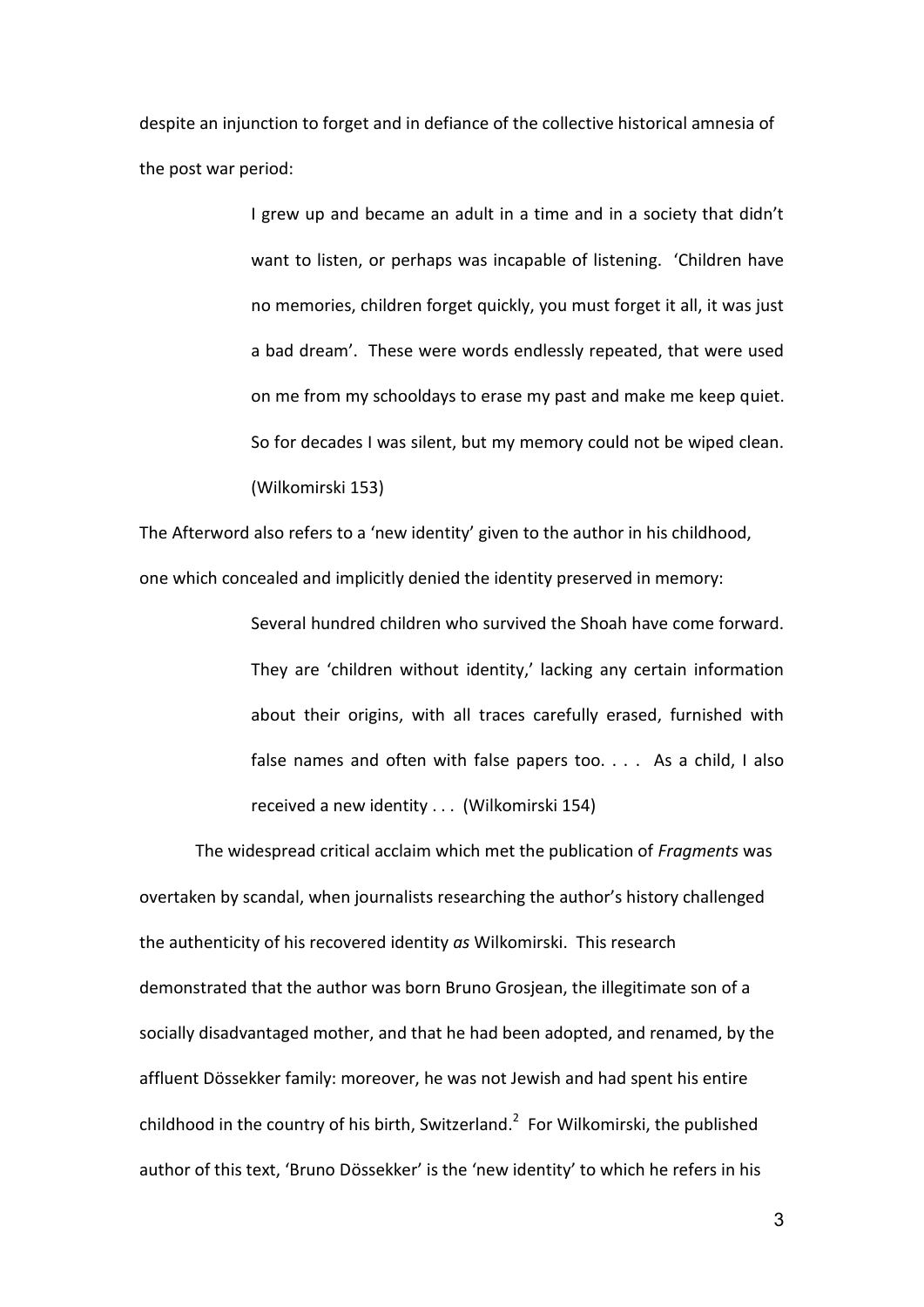Afterword: that is, a false identity concealing his original identity. For Wilkomirski's critics, however, this 'new identity' was in fact his true identity and the recovered identity a false identity: hence, 'Wilkomirski' was exposed as an imposter and his memories revealed not to be his own. By all accounts, the writing and publication of *Fragments* was not an act of conscious and calculated deception on the part of its author; even Wilkomirski's critics recognise that his conviction that the memories he describes as his own appears genuine. It would seem, then, that while the text gives a subjectively authentic representation of memory as experienced by its subject, the narrator of these memories may not have directly experienced the events they depict: he is, in a sense, a witness without an event. $3$ 

 Scandal would seem an appropriate word with which to describe the repercussions of the exposure of the identity of the author of *Fragments*; it is a word which ambiguously refers both to a transgression and to the feeling which it occasions, conflating the two in a way that obscures the demarcation between cause and effect. The revelation that the author of this text was not a child survivor of the Holocaust prompts feelings of outrage and indignation; it also prompts a desire to apportion blame and to inflict punishment. *Fragments* is transformed by this scandal from a book which should be read--as an important addition to the literature of the Holocaust--to a book which should not be read: indeed which, perhaps, should be forgotten, even eliminated. A desire for the suppression and forgetting of *Fragments* is, at once, understandable, troubling and impossible. The scandal justifiably provokes an anxiety that the authenticity of Holocaust testimonies as a genre may be undermined and compromised by the publication of a 'false testimony' and hence that revisionist agendas might be lent spurious credibility. From this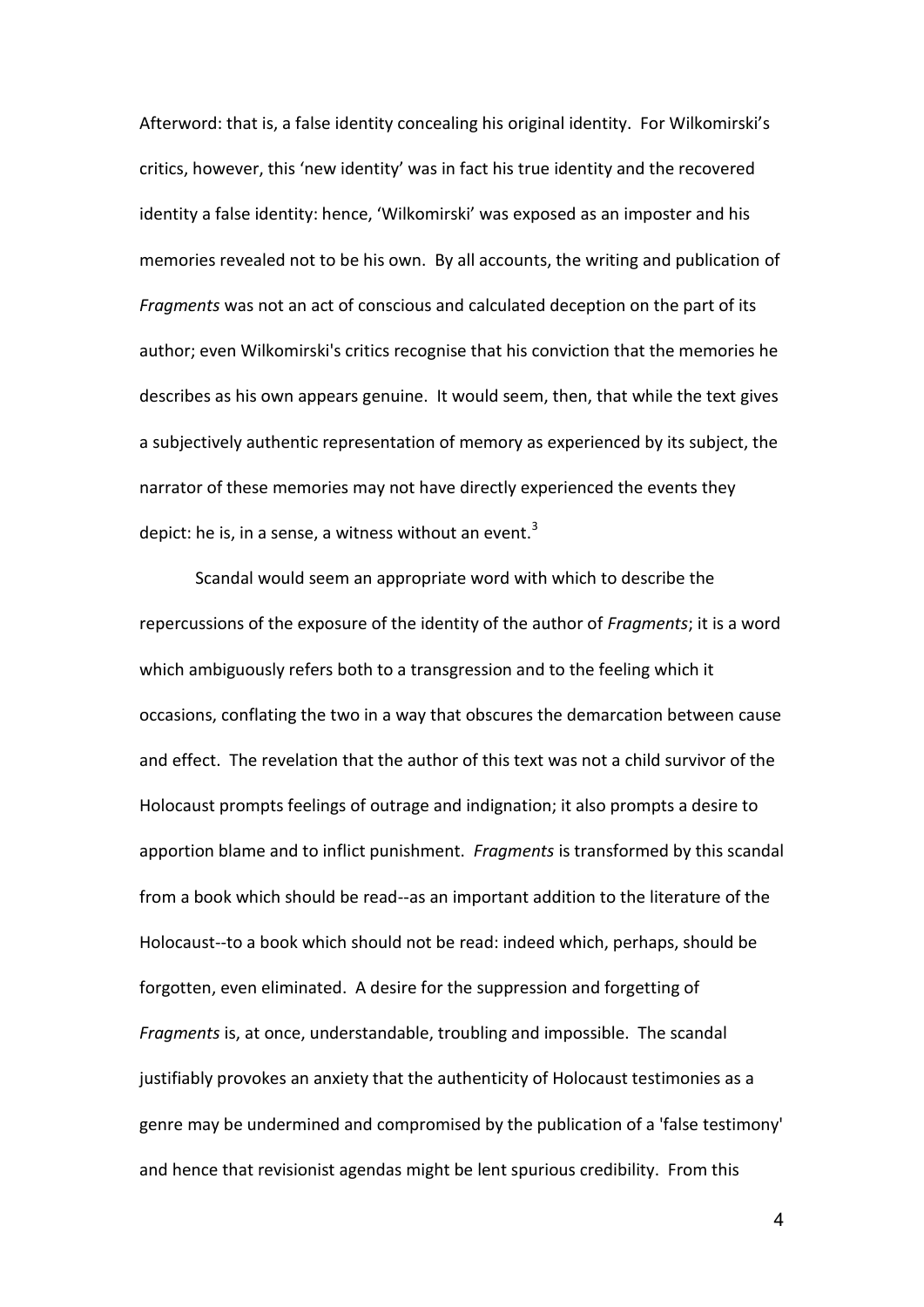perspective, the publication of *Fragments* would seem a deeply regrettable error which, if dwelt on further, will only continue to detract from those texts deserving of our attention. However, in a context in which the importance of remembering and preserving the past is deemed paramount, a compulsion to suppress and forget, on whatever grounds, is one which should always be cause for concern. Moreover, the text cannot be un-read; the experience of its reading has entered into culture and cannot be retrieved.

 My interest in the scandal of *Fragments* is less in the transgression than in the feeling which it evokes. The question I wish to explore is: even if our reading of *Fragments* were to prove a misreading, would this misreading cease to be meaningful ? The scandal of *Fragments* has focussed on the issue of its authenticity; I would suggest that a dynamic of displacement is at work in the movement to accuse, blame and denounce Wilkomirski (whose insistence on the authenticity of his memories complicates notions of authorial intention). I would propose the scandal as an event which has as its site not simply the province of authorial intention but also the province of critical reception and readership and, more acutely, the issue of the reader's desire for and investment in the text of testimony.

#### **"ON STOLEN LEAVE": THE REMEMBERING SUBJECT IN** *FRAGMENTS*

The scandal of *Fragments* seems to consist of two revelations: a survivor is revealed to be an imposter and an autobiography is revealed to be a fiction. The scandalous effect of the latter revelation arguably proceeds from assumptions which have been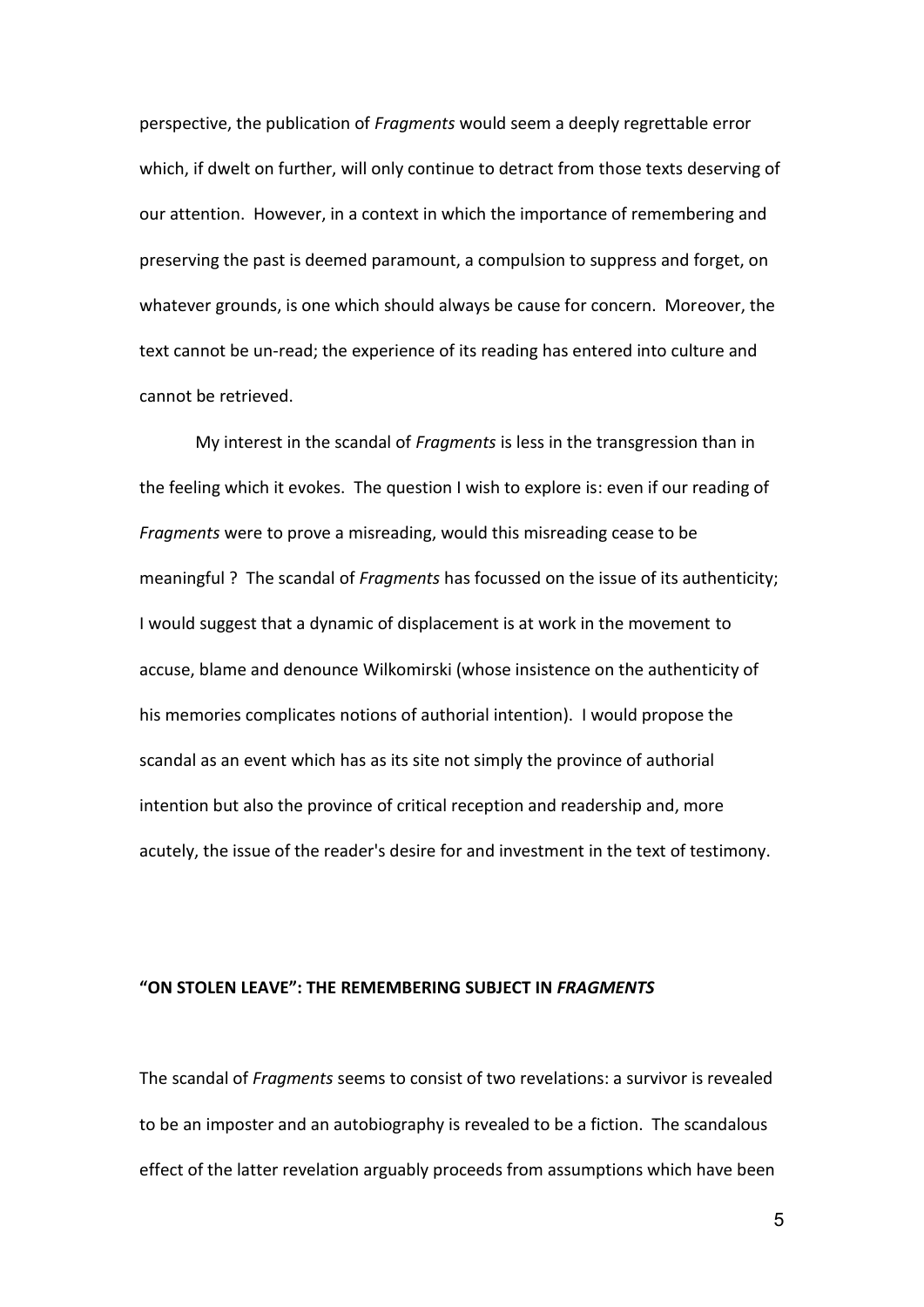contested within auto/biography studies: that fiction and autobiography are mutually exclusive genres and that identity is self-evident. Linda Anderson has suggested that "one of the desires that is encoded by autobiography . . . is that of becoming, within the realm of the symbolic, one's own progenitor, of assuming authorship of one's life" (Anderson 67-8). Her comments encapsulate the sense that autobiography is less a genre than a discourse and that as a discourse autobiography *produces* the very identity which it claims to commemorate. What is striking about *Fragments* is that the text infers a remembering subject who is by no means in full possession of his past or of his identity; what emerges from this text is not the triumphal self of classic autobiography but the self-effacing affirmation that he is a " 'child without identity' " (Wilkomirski 154).

 The experience of alienation from language is a recurring motif in *Fragments;* the author does not possess a "mother tongue, nor a father tongue" (Wilkomirski 3), has forgotten the hybrid language, or "Babel-babble" (Wilkomirski 4) of the camps and feels his later languages to be merely "imitations of other people's speech" (Wilkomirski 5). Moreover, he recounts a series of crises of language; in moments of shock he is unable to speak whereas in a number of other instances his voice betrays him, such as when he hears his own voice giving advice to a new child inmate in the camp which indirectly leads to his death or when he is forced to address his foster parent as 'mother'. At these moments there is a profound sense of the splitting of the subject, evident in an abject loss of agency within discourse. Indeed, there is an absence of agency throughout the narrative; the child experiences himself as a passive object, rather than active subject, which is lifted, dropped, yanked and thrown by disembodied adult hands whose purpose, whether persecuting or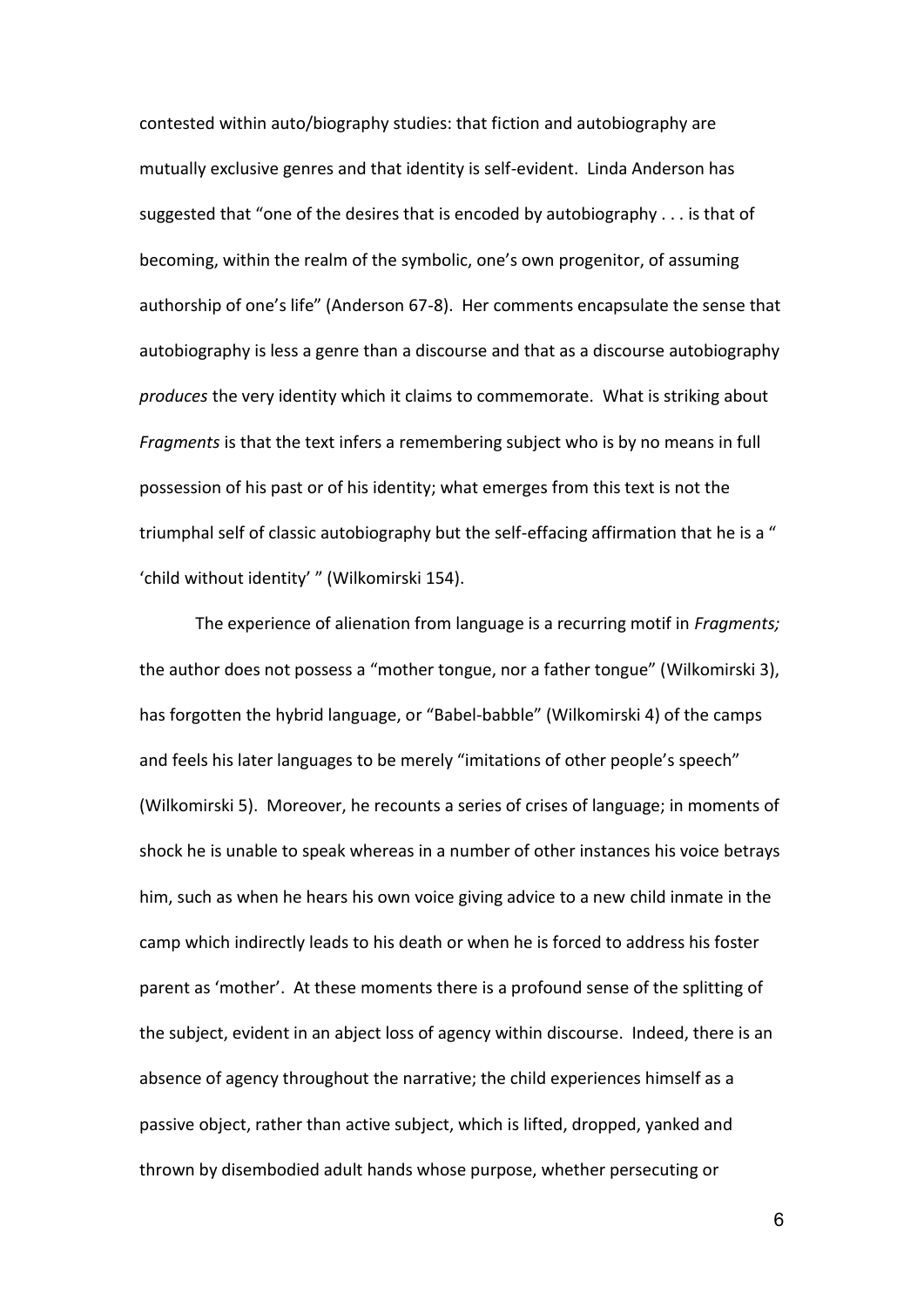protecting, is equally objectifying. Repeatedly he is left behind, abandoned or forgotten; again, the meaning of these apparent desertions is uneasily ambiguous– has he been saved or betrayed ? During his post-liberation journey from camp to orphanage, he, along with the other children, is given a bundle and identitification tag as a token of identity but the contents of his bundle are unknown to him and the tag is blank. The motif of the bundle as a signifier of the fate of children recurs in flashbacks to his experiences in the camps; 'bundles' which are violently thrown, crushed or abandoned are revealed to have been swaddled infants when he discovers their corpses. His riven sense of self is most powerfully conveyed in the ways in which he denounces himself as a "traitor" and a "deserter" (Wilkomirski 14), and as a "criminal" and a "betrayer" (Wilkomirski 123); the crime of which he accuses himself is survival, implicitly at the expense of his fellow child inmates and it is significant that these self-accusations do not cease with liberation.

 Indeed, *Fragments* is a narrative without beginnings or endings; neither familial origins nor historical causes are available to give form or meaning to memory. Moreover, history is not experienced in the form of events; neither the liberation of the camps nor the end of the war can be said to occur within the author's memory. The child continues to live in the world of the camps, convinced that they have not ceased to exist but have merely been concealed: as the author asserts: "there was a world once, but it disappeared long ago . . ." (Wilkomirski 111) and again "The camp's still there - just hidden and well disguised" (Wilkomirski 150). Consequently, ordinary objects assume sinister meanings; chimneys, furnaces, trains, even child-sized bunks in which fruit is stored in a cellar all testify to the readiness of the civilian world to convert itself into the world of the camp. Two scenes in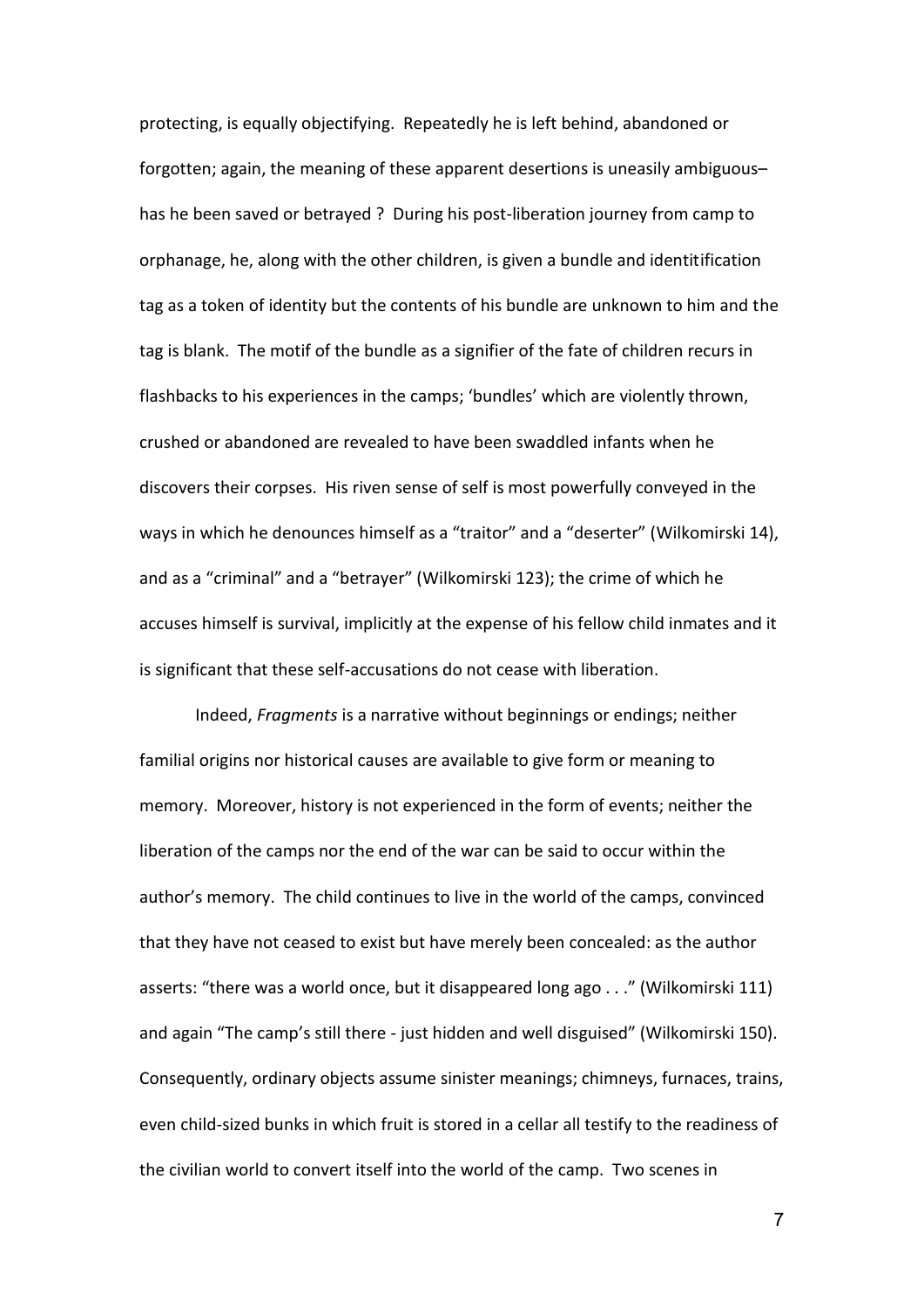particular convey the transformation of the ordinary world into a terrorising space when seen through a traumatised perspective. Terror is evoked by the sight of machinery, concealed in woodlands, conveying children into a hole in a mountain; this sinister apparatus is revealed to be a ski-lift (Wilkomirski 141-45). Later, the child is pressed to admire a picture of a man aiming a weapon at a barefoot child during a school lesson; unable to identify the man as Swiss national hero William Tell, he responds with shocked incomprehension (Wilkomirski 128-33).

On being shown documentary footage of the liberation of the camps as a senior school student, the author encounters evidence which retrospectively both confirms and denies his understanding of his recovered memories. He recalls his reaction: "Nobody ever told me the war was over . . . somehow I seem to have missed my own liberation" (Wilkomirski 149-52). In *Fragments*, there is no 'after Auschwitz' in the sense of an era following the end of an event, but only an afterwardsness without end; the event has begun, but does not cease in that it lives on, beyond its historical demise, in memory. Indeed, the author conveys a sense of posthumous identity expressed by survivors who have, as Marianne Hirsch writes, "sur-vived  $\ldots$  outlived [their] intended destruction" (Hirsch 19). They are:

> Among the living, but as fake living people, struck off all the lists, because they were supposed to be dead . . . living among the living, yet [they] didn't really belong with them – [they] were actually the dead, on stolen leave, accidental survivors who got left behind in life. (Wilkomirski 81-82)

 While *Fragments* does not tell the story of Wilkomirski's 'recovery' of his identity it does relate memories to which that identity might be traced. The passage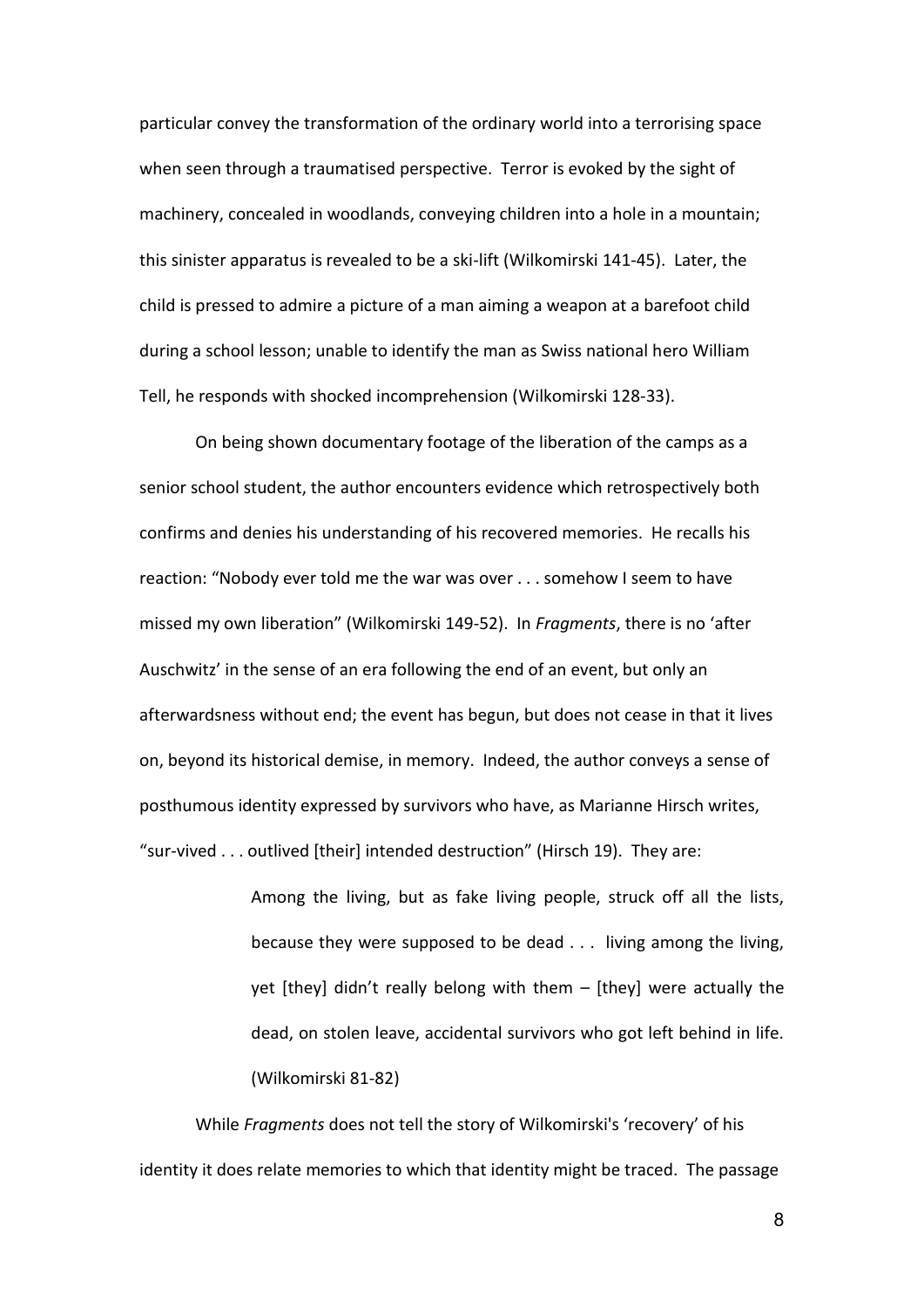in which 'Binjamin' is resurrected, however, serves only to underline the fragility of his identity:

> Then suddenly the group comes to a halt. One of the women turns around, detaches herself from the knot of people, runs back along the path, and she's screaming. She throws her arms up in the air so wildly that her rags slip off and you can see her white breast. . .

> 'Binjamin,' she's screaming. 'Binjamin, oy Binjamin,' and she keeps running in my direction.

> Spellbound, I stare at her. What's the matter with her ? She's quite close to me now.

> 'Binjamin - is it you?' she calls again, all excited, her whole voice like a question.

> Suddenly it hits me - I'm the person she's calling, I *am* Binjamin, she means me. I'd almost forgotten that I have a name.

> . . . What does it mean ? Who is she ? It doesn't make any sense to me, all I do know is that I *am* Binjamin, that she does mean me, but I have no idea who she is, I don't remember her at all. (Wilkomirski 109-10)

This memory is not a recollection of possessing or inhabiting an identity but of being called into being as that identity; his recognition of himself as Binjamin is entirely dependent on his identification as Binjamin by a stranger, an identification which may, of course, be mistaken. A desire to discover or be discovered, to find or be found, may be the unspoken impetus for this reunion, which is all the more poignant for the sheer incomprehension with which it is accompanied. His emphatic and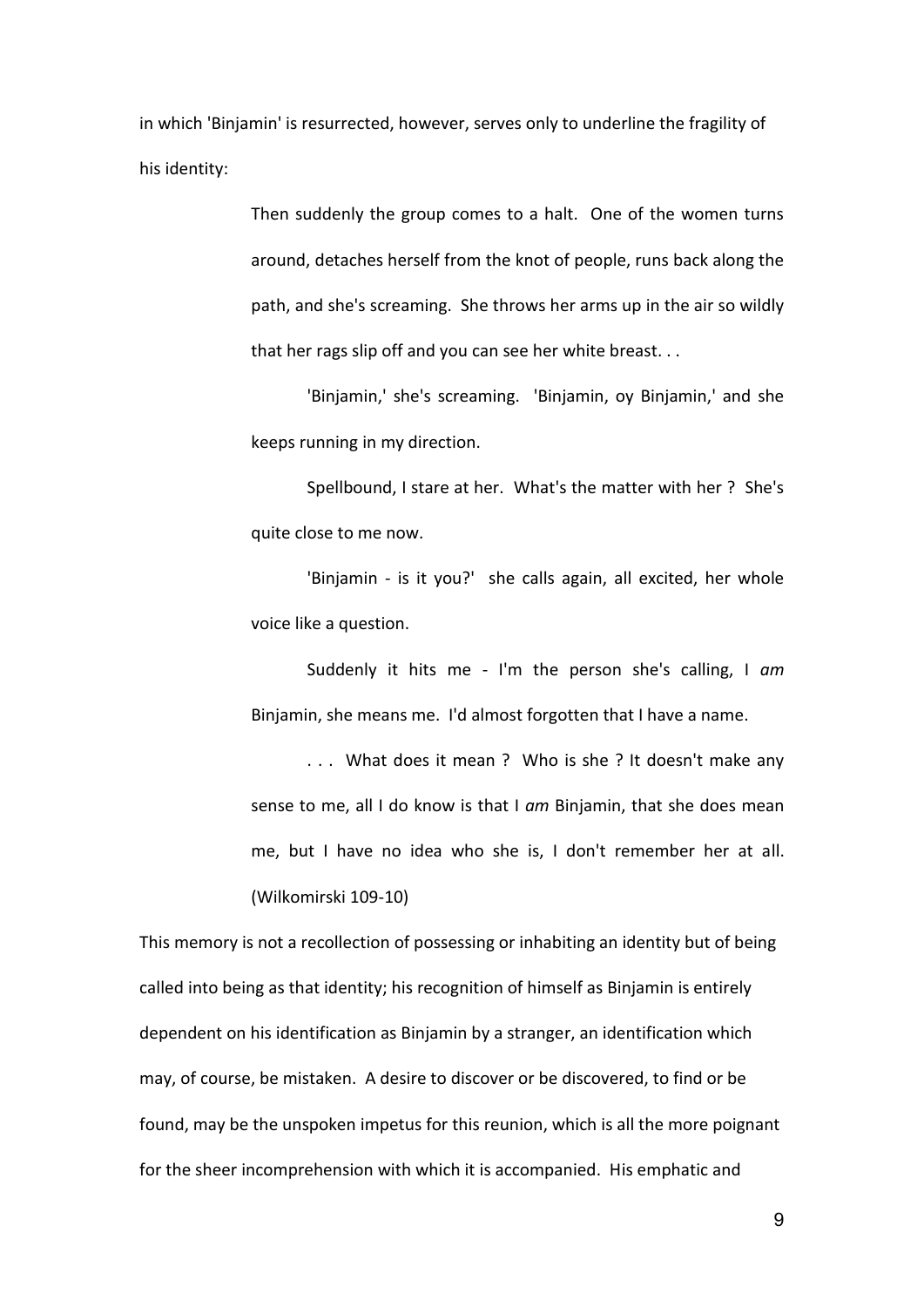unequivocal assertion--'I *am* Benjamin'--is not so much a statement as an assertion of identity: a claim to an identity.

 In its depiction of a past which is not over, of memories which are fractured and disjointed and which refuse to be assimilated into a coherent form, *Fragments* resembles the genre of texts which have been theorised as testimonies to traumatic history. In the Foreward to *Trauma: Crises of Witnessing in Literature,* 

*Psychoanalysis and History*, Shoshana Felman amd Dori Laub argue that the historic trauma of the Second World War is:

> a trauma we consider as the watershed of our times, and which the book will come to view not as an event encapsulated in the past, but as a history which is essentially *not over*, a history whose repercussions are not simply omnipresent (whether consciously or not) in all our cultural activities, but whose traumatic consequences are still actively *evolving* . . . (Felman and Laub xiv, italics in original)

The liberation which Wilkomirski discovers that he has 'missed' has, in a sense, *not* taken place; the traumatic past is a space which culture continues to inhabit, despite its temporal existence having come to an end. The 'rubble' and 'jumble' of Wilkomirski's memories, with their cutting 'edges' and erupting 'shards' which resist order and meaning, evoke the character of testimony as described by Felman:

> as a relation to events, testimony seems to be composed of bits and pieces of a memory that had been overwhelmed by occurrences that have not settled into understanding or remembrance, acts that cannot be constructed as knowledge nor assimilated into full cognition, events in excess of our frame of reference. (Felman 5)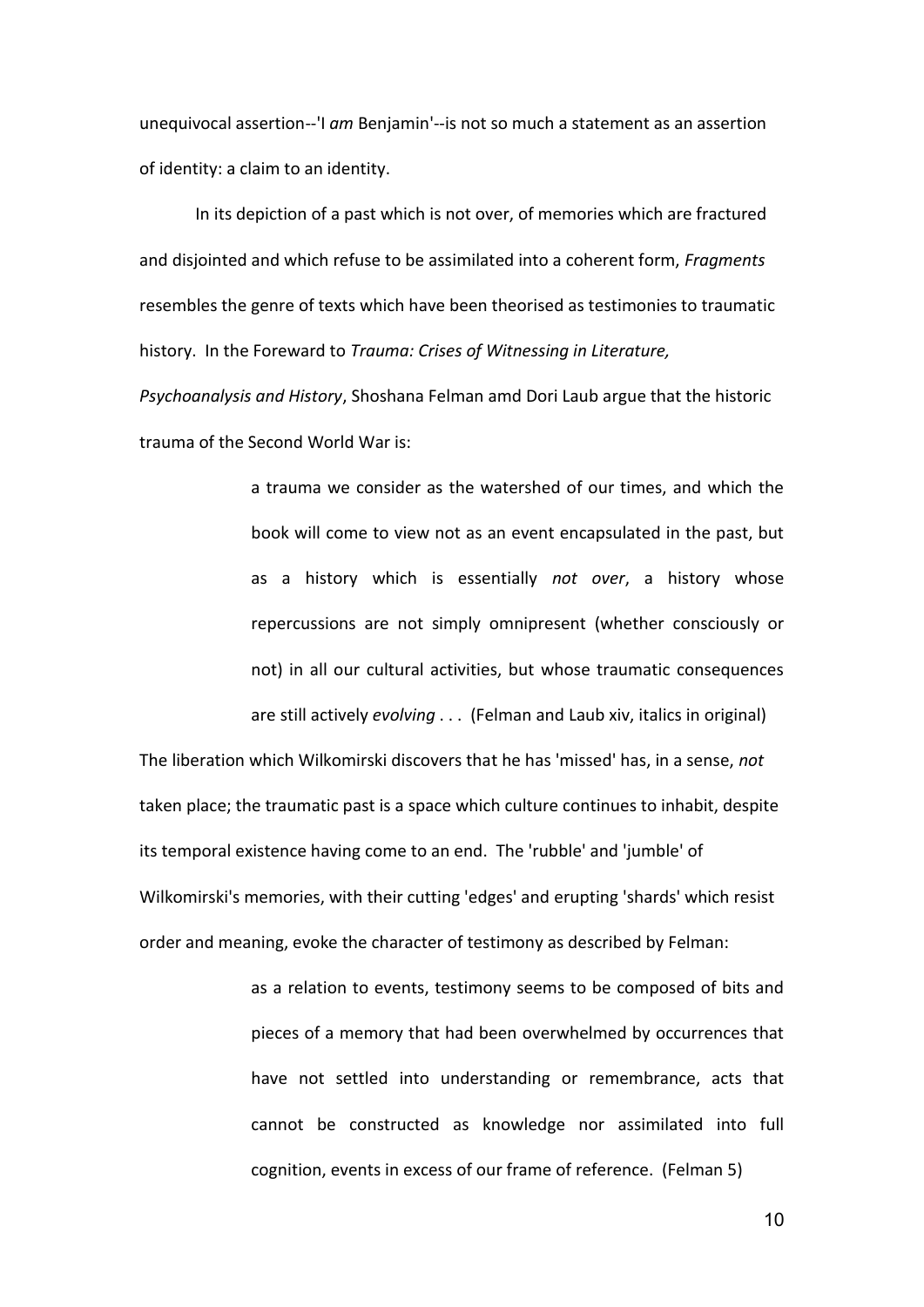By placing *Fragments* somewhat *im*properly (given that this text cannot properly be included into the generic category of testimony) within the critical paradigm of theories of trauma and testimony, it is possible to see how such theories offer insights into this text but also how this text poses important questions for this paradigm. However, I should first like to address the significance of this critical paradigm by attempting to situate it within a broader theoretical framework.

### **TRAUMA AND TESTIMONY: THEORISING SUBJECTVITY, MEMORY AND HISTORY**

Theories of trauma and testimony have had the effect of enabling an extensive and interdisciplinary body of critical and theoretical work on representations of traumatic historical memory.<sup>4</sup> These theories have instituted a new field of academic study, characterised both by its subject matter and its theoretical approach. Theories of trauma and testimony can be understood as being articulated in response to the limitations of existing frames of reading; while recognising the original and innovative quality of this response, it might be useful to situate these theories within a wider theoretical project concerned with the investigation of the relationship between history and literature. This project is premised on a critical appreciation of the relationship between literature and history. However, it rejects as reductive reflectionist models of literary production. Rather it offers an understanding of this relationship as dynamic and dialogic; literature is to be understood as the product of historical and cultural forces and history as the effect of a network of discourses which include the literary. The aesthetic autonomy of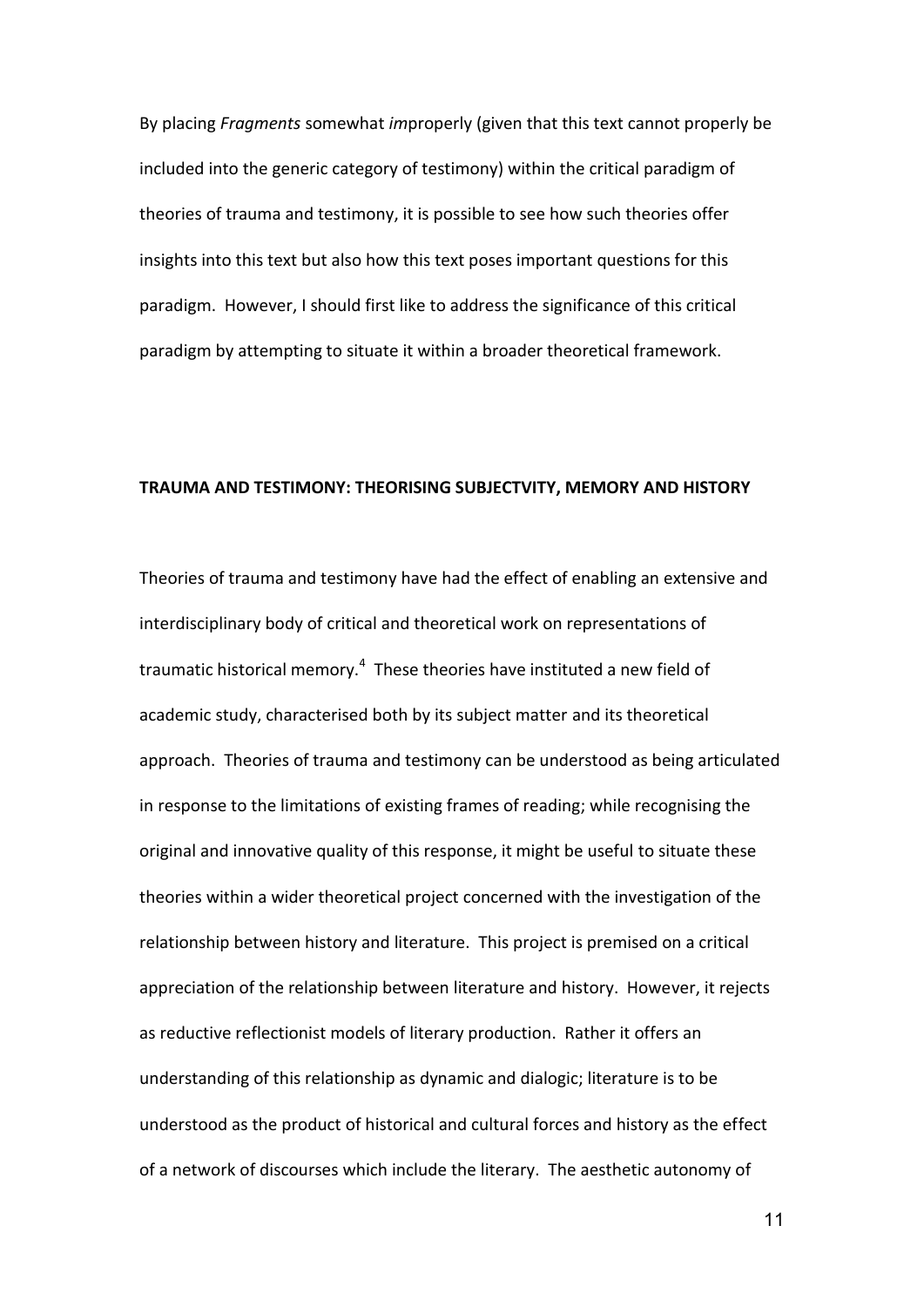literature (above and beyond historical change) and the empirical irreducibility of history (immune to textual instability) are both radically challenged. This understanding of the relationship between literature and history is given persuasive articulation by Felman and Laub:

> In order to gain insight into the significance and impact of the context on the text, the empirical context needs not just to be *known*, but to be *read* . . . We thus propose to show how the basic and legitimate critical demand for *contextualisation of the text* itself needs to be complemented, simultaneously, by the less familiar and yet necessary work of the *textualisation of the context* . . ." (Felman and Laub xv)

There would seem to be an affinity between this 'contextualisation of the text' and 'textualisation of the context' and the work undertaken in literary studies, perhaps most notably within the field of New Historicism, on the 'historicity of the text' and 'textuality of history'.<sup>5</sup> The distinction between "the basic and legitimate critical demand" (Felman and Laub xv) for contextualisation of the text and the "less familiar and yet necessary work" (Felman and Laub xv) of the textualisation of the context conveys a sensitivity to the anxieties which have attended the latter: principally the concern that historical reality will be lost if history is reduced to the status of discourse and its claim to truth relativised. However, Felman and Laub see no conflict between the textualisation of context and the survival of history; on the contrary, the latter, especially with regard to traumatic historical memory, is to be achieved through the former. Cathy Caruth also acknowledges the concerns which have been expressed about post-structuralist approaches to history and introduces her theory of trauma as a response to these concerns: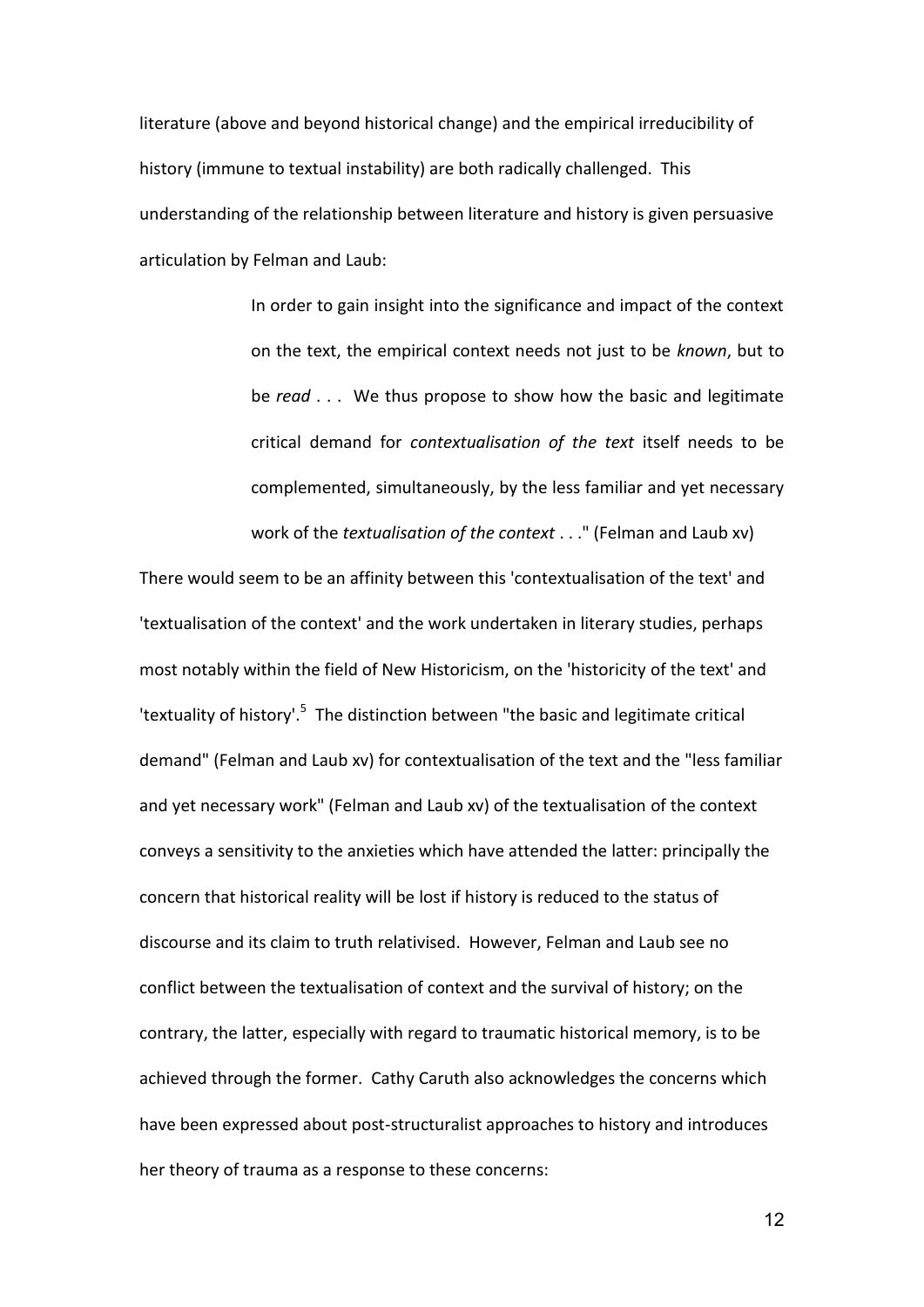Recent literary criticism has shown an increasing concern that the epistemological problems raised by poststructuralist criticism, in particular deconstruction, necessarily lead to political and ethical paralysis. . . . Through the notion of trauma, I will argue, we can understand that a re-thinking of reference is not aimed at eliminating history, but at resituating it in our understanding, that is, of precisely permitting history to arise where immediate understanding may not. (Caruth, "Unclaimed Experience" 181-82)

Similarly, Felman and Laub assert that the "ultimate concern" of the work represented in *Testimony* is the "preservation . . . of the uniqueness of experience" and the "preservation . . . of reality itself":

> In considering . . . literature and art as a precocious mode of witnessing - of accessing reality - when other modes of knowledge are precluded, our ultimate concern has been with the preservation, in this book, both of the uniqueness of experience in the face of its theorisation, and the shock of the unintelligible in the face of the attempt at its interpretation; with the preservation, that is, of reality itself in the midst of our own efforts at interpreting it and through the necessary process of its textualisation. (Felman and Laub xx)

Concepts such as 'experience' and 'reality' are often listed as casualties of poststructuralist approaches to history by its critics; it is an index of the significance of theories of trauma and testimony that these terms are given such prominence.<sup>6</sup>

 Theories of trauma and testimony can, then, be understood as being informed by, and significantly contributing to, the problematising of the relationship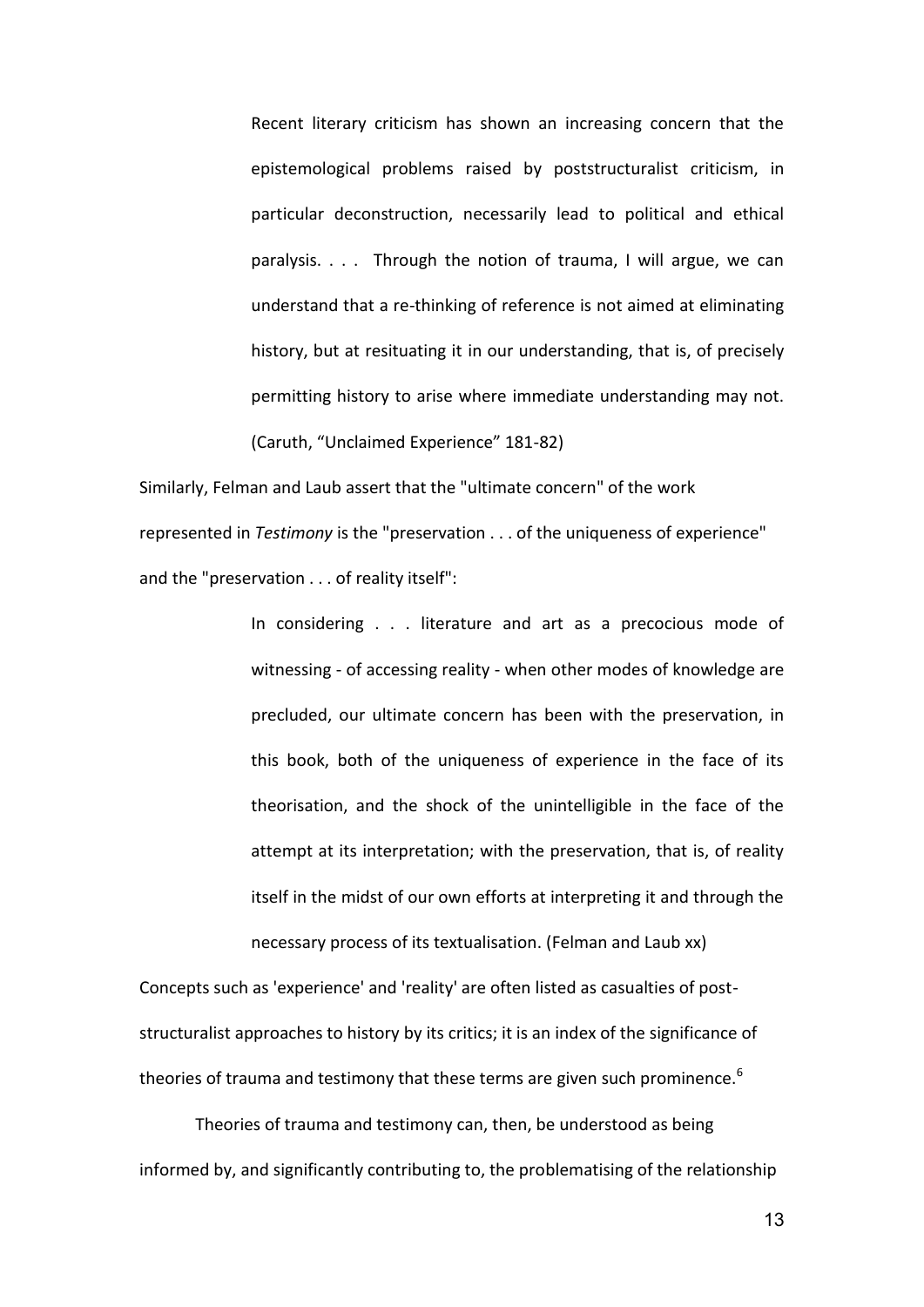between history and literature. Moreover, the realm within which the contextualisaton of the text and the textualisation of the context is undertaken is that of subjectivity; whereas much work within this field can be described as materialist or Foucauldian, the study of trauma and testimony has been crucially informed by a psychoanalytic framework. The unconscious, a concept dismissed by some historicists as irredeemably ahistorical and universalising, here becomes the site within which the historical past is uniquely captured. I wish to offer a critical evaluation of issues of power and agency in theories of trauma and testimony by acknowledging the complex implication of the unconscious in historical forces. I will suggest that the scandal of *Fragments* can best be understood only if the power and agency of the reader is fully addressed.

## **POSSESSED BY THE PAST: ISSUES OF AGENCY IN WITNESSING AND READING**

The traumatised subject of testimony is depicted by theorists of trauma and testimony as in some sense emptied of agency. Felman refers to the witness as "the *vehicle* of an occurrence " (Felman 3, my italics); Felman and Laub describe survivors of the Holocaust as the "*bearers* of . . . the secrecy and the secret of contemporary history" (Felman and Laub xix, my italics). Caruth suggests that the traumatised person "*carries* an impossible history within them" (Caruth, "Introduction" 4, my italics); this subject is described as being "*possessed* by an image or event" (Caruth, "Introduction" 3, my italics) as "becom\*ing+ themselves the *symptom* of a history that they cannot entirely possess" (Caruth, "Introduction" 4, my italics). This subject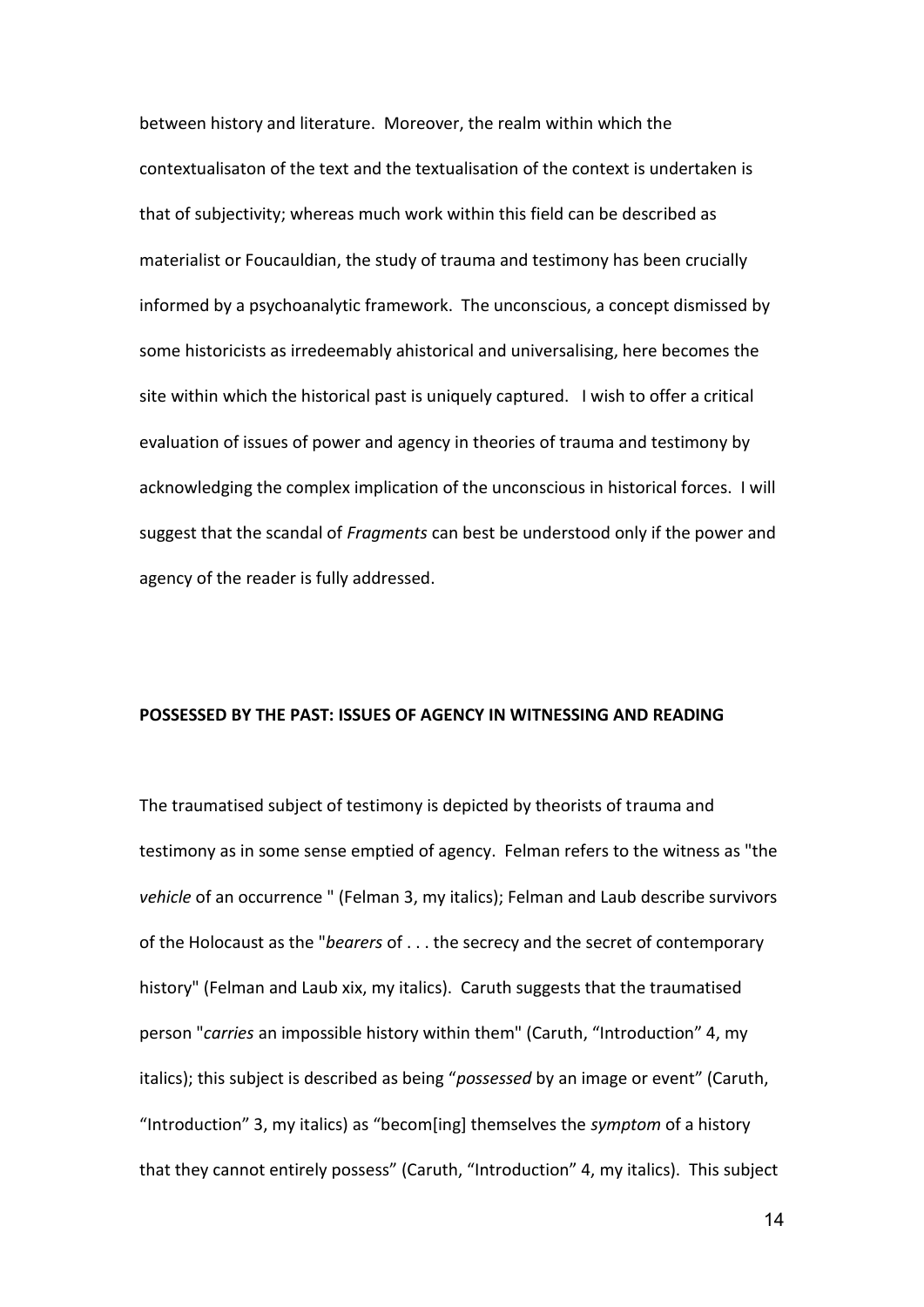is possessed by the past, by memory and history; he / she is spoken through rather than speaking, the 'vehicle', 'carrier' or 'bearer' of a knowledge which is not in his / her possession.

 Both Felman and Caruth emphasise the significance of the listener who bears witness to the act of witnessing: testimony, they claim, can only occur in the presence of the listening other. It is through this listening--which is simultaneously a passive and an active role--that the testimony comes into being; the listener is the recipient not the originator of the testimony but nevertheless plays a crucial role in bringing the traumatised memories into narrative and into meaning. Dori Laub writes of the hearer as a "blank screen on which the event comes to be inscribed for the first time" (Laub, "Bearing Witness" 57). This metaphor would seem to highlight the passivity of the hearer or listener as recipient but it also hints that in some way the listener is the destination for the testimony and that it is the listener who will 'frame' the testimony. The listener's role in the production of testimony is attributed with an agency which is both subtle and powerful; Felman and Laub assert that "the listening in fact *enables* the unfolding of the testimonial life accounts of Holocaust survivors" (Felman and Laub xvii, italics in original). Furthermore, Laub suggests that the listener to trauma "comes to be a participant and co-owner of the traumatic event" (Laub, "Bearing Witness" 57). To some extent, the listener seems to assume the agency of which the traumatised subject is divested. The way in which the listener is empowered by this assumption of agency is, however, problematic. Indeed, Felman and Laub detail the risks to the listener's subjectivity entailed by such witnessing; they refer to the "existential crisis" (Felman and Laub xvi) that the listener may share with the testifier and Laub explores the range of responses, from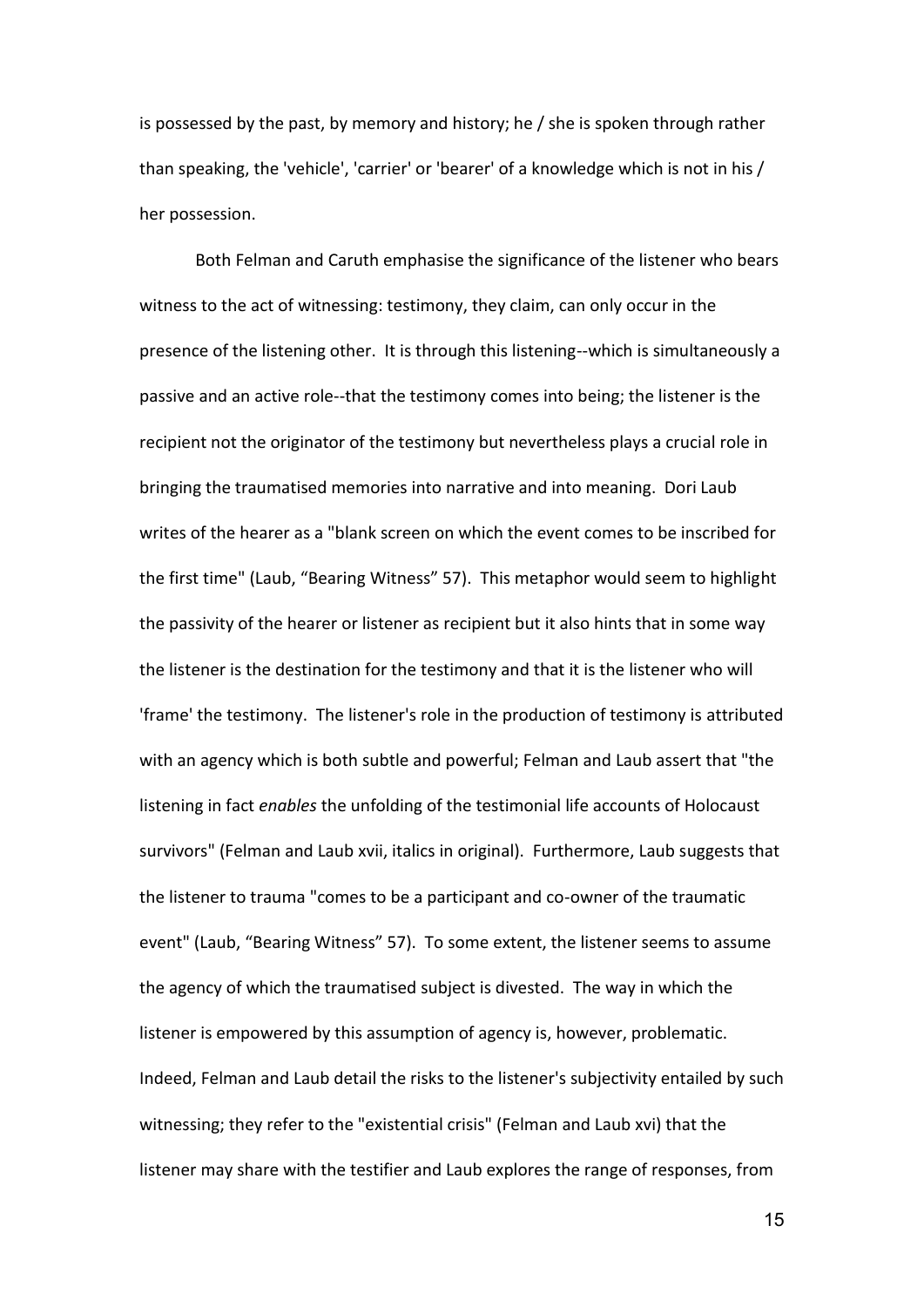over-identification to aversion, through which the listener may seek unconsciously to protect him or herself from the traumatising experience. Moreover, for Felman and Laub, as for Caruth and other theorists of trauma and testimony, listening is a profoundly ethical responsibility; a duty to which we are called by the testifying voice. And yet a complex and perhaps troubling power relationship is inferred in the way that the subject positions of testifier and listener are constructed: the former as without agency and knowledge and the latter as an agent of meaning.<sup>7</sup>

Felman's account of the 'crisis' engendered in a graduate seminar group who witnessed videotaped Holocaust testimony from the Yale archive is a powerful testament to the way in which traumatic experience transgresses the borders and boundaries of individual subjectivity. Felman's students, both individually and as a group, experience a fragmentation, even disintegration, of identity; the meticulous pedagogical framework within which their learning has been placed proves inadequate to contain their subjective responses. Felman consults her colleague (and co-author of the book in which this account is given) Dori Laub and they agree on a course of action: "we concluded that what was called for was for me to reassume authority as the teacher of the class and bring the students back into significance" (Felman 48). While recognising that the 'authority' of a teacher is always contingent on a particular context and in a profound sense provisional (rather than innate), it is notable that authority is here given as being within the possession of Felman as a teacher; it is within her power to assume or to withhold at will. The resemblance here between teacher and listener and between student and testifier is significant; the teacher / listener brings into significance the unmediated experience of the student / testifier. All the more striking is the forceful way in which the role of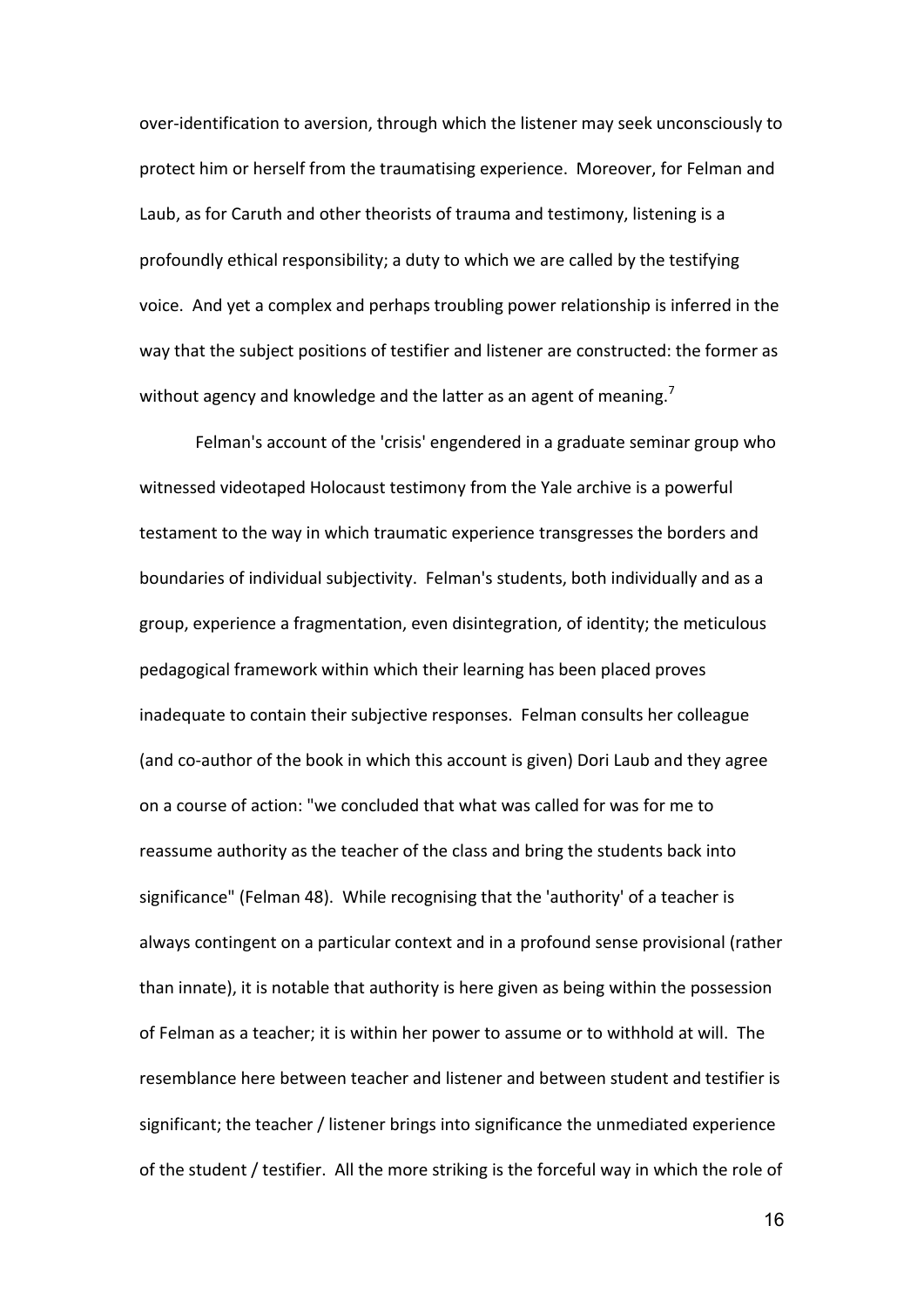the listener is represented; an acknowledgement of responsibility is evident in the 'bringing *back*' (in that the students's distress was the effect of a learning experience staged by the teacher) but the role of listener / teacher in rescuing her subjects in undeniably powerful. The teacher returns the students to the realm of meaning; this act of recovery is an entirely appropriate response to a teaching situation in which the teacher is mindful of the affective impact of the subject and in which the teacher arguably has a duty to access the position of power prepared for her. However, the parallel between teacher and listener remains revealing of the extent to which the listener is empowered by her role just as the testifier is experiencing the evacuation of power and agency. Felman writes of the teacher's "task" as to "recontextualise," to put "back into perspective", to "reintegrate the crisis is a *transformed* frame of meaning" (Felman 54). The screen may be blank but it provides the frame which makes the traumatic content of testimony meaningful.

Theories of trauma and testimony explore the ways in which traumatised subjects are not the author--in the sense of being the owner and originator--of their testimony; that is, testimonies are not made by subjects in possession of their past and its meaning but by subjects possessed *by* their past and estranged from its meaning. I would suggest that the issues attending the publication and reception of Wilkomirski's *Fragments* cannot be resolved simply by expelling the text from the generic category of testimony on the grounds that it is not authentic. Theories of testimony are valuable and insightful--not only for the study of representations for trauma but for the study of the relationship between subjectivity, memory and history more broadly--precisely because they privilege the autobiographical without exclusive recourse to notions of authenticity. The autobiographical character of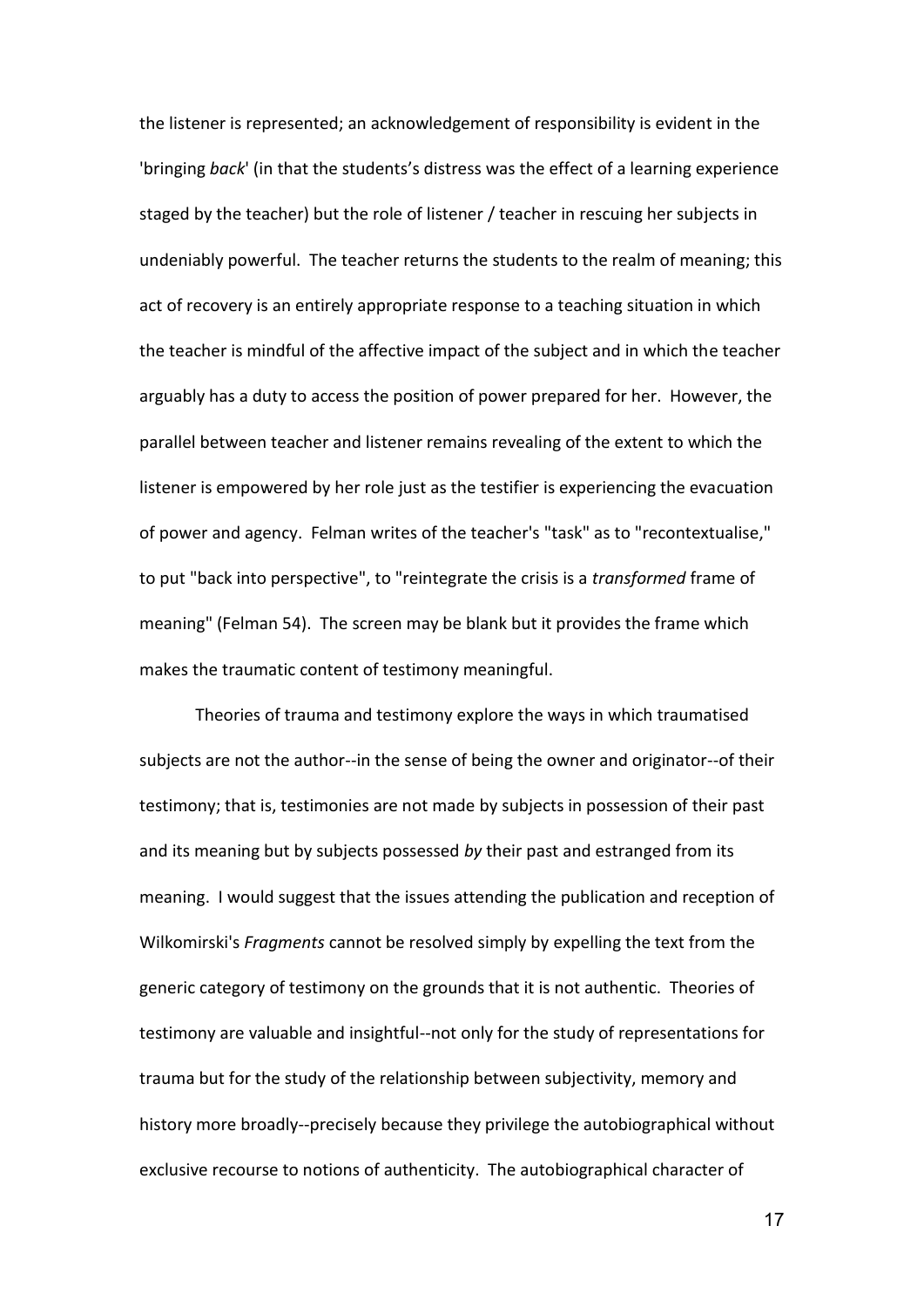testimony is not assumed to grant unmediated access to lived experience and reality; on the contrary, testimony is approached as a discourse within which the complexities and contradictions of life writing are exemplified. Wilkomirski, the remembering narrator of *Fragments*, is very much a subject possessed by an event; his experience is offered as symptomatic of a traumatic history which he cannot fully recover or reclaim. His book is an attempt to bear witness to an impossible history, of which he deems himself the bearer. If Wilkomirski did not experience the events he claims to have witnessed firsthand, his text remains meaningful, nevertheless, as a testament to the powers of traumatic history to possess.

I have stated that the controversy surrounding Wilkomirski's *Fragments* has centred on the issue of authenticity; its legitimacy, as testimony, being dependent on whether it can be empirically proved that Wilkomirski was a child survivor of the Holocaust as his text claims. However, theorists of trauma and testimony suggest that the text of testimony is not singly authored by the subject who experienced the trauma; rather testimony is brought into being through a context of listening. As a text of testimony, *Fragments* invokes the reader to witness the author's witnessing: the reader, like the listener, "enables the unfolding" (Felman and Laub xvii) of the testimony, becomes a "participant and co-owner of the traumatic event" (Laub, "Bearing Witness" 57), acts as a "blank screen on which the event comes to be inscribed" (Laub, "Bearing Witness" 57). The call to witness is a call which the reader of testimony is unlikely to refuse; the reader of testimony perhaps understands their reading as a response to an ethical injunction to bear witness. Scepticism, doubt, a withholding of empathy are the more likely characteristics, it might be supposed, of the revisionist reader: a reader for whom textual ambiguity and uncertainty are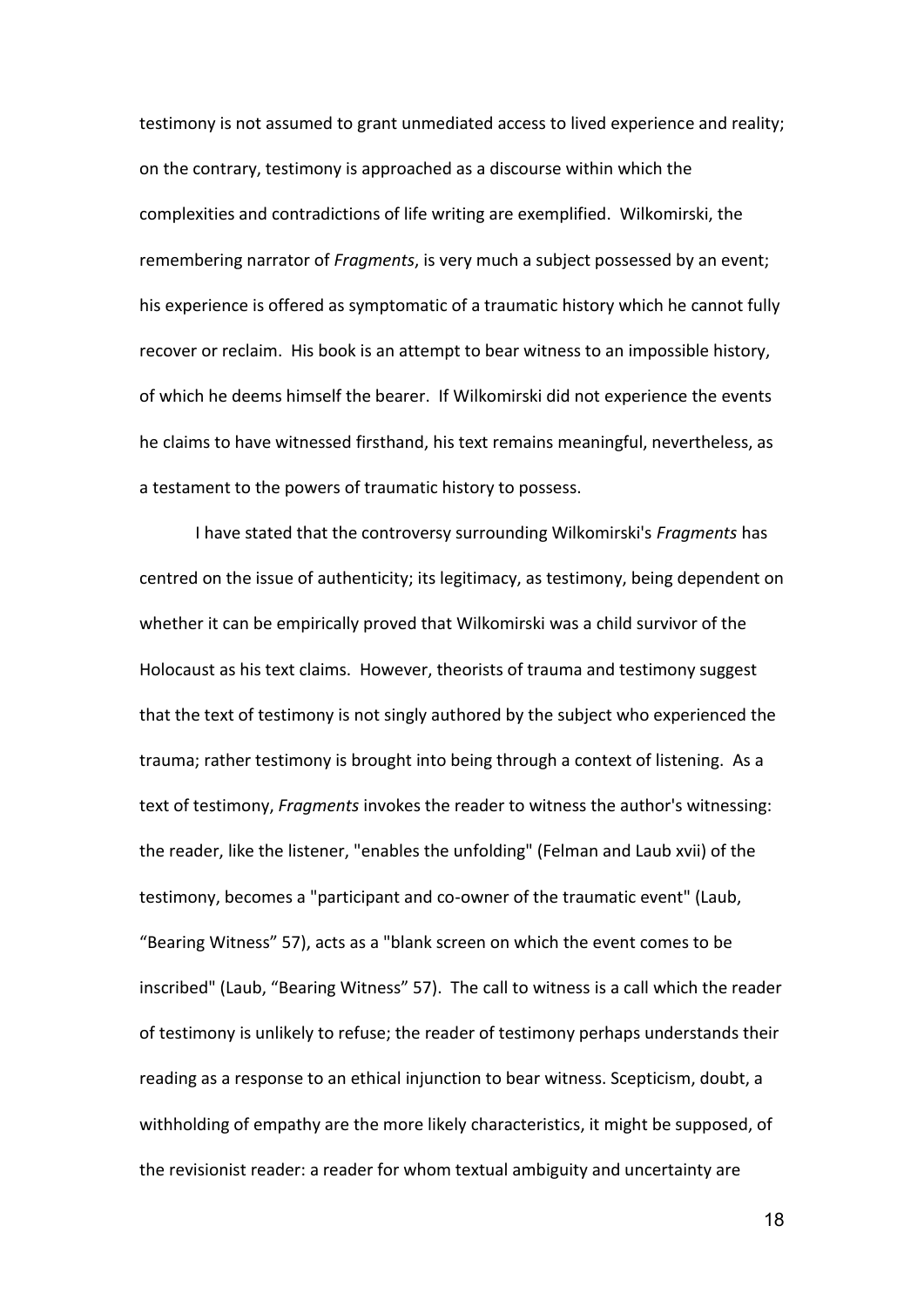suggestive of historical misrepresentation and for whom an appeal for empathy might be interpreted as rhetorical manipulation. A certain ferocity in the denunciation of *Fragments* and in the discrediting of its author can be very understandably attributed to a feeling of betrayal: a sense that one's sympathies have been exploited. The seeming passivity of the reader of testimony, as the trusting and open recipient of disturbing knowledge, constructs the reader as peculiarly vulnerable to such exploitation. However, as the 'enabler' and 'co-owner' of the text of testimony, the reader should acknowledge his / her role in the production of the text and its meanings.<sup>8</sup> If the act of testimony cannot take place in the absence of a listener / reader, then the reader of testimony must recognise both her duty to listen and her accountability for what is produced. I have argued that for all the apparent passivity entailed in the reading of testimony, the reader is also, as theorised by Felman and Laub, empowered: empowered, that is, to bring meaning into being, to offer a frame within which it can reside. It is this power which is disturbed when the text of testimony is revealed to be inauthentic. Once empowered, the reader now occupies a very different position. No longer in possession of meaning, but unknowingly possessed by images and events, it is the reader who experiences the profound alienation from agency which is attributed to the traumatised subject or testifier.

In answer to the question " 'What happens to the memory of history when it ceases to be testimony ?' " James E. Young suggests that "[I]t becomes memory of the witness's memory, a vicarious past" (Young 1). Readers of *Fragments* have had to confront the possibility that the memories it depicts do not belong, so to speak, to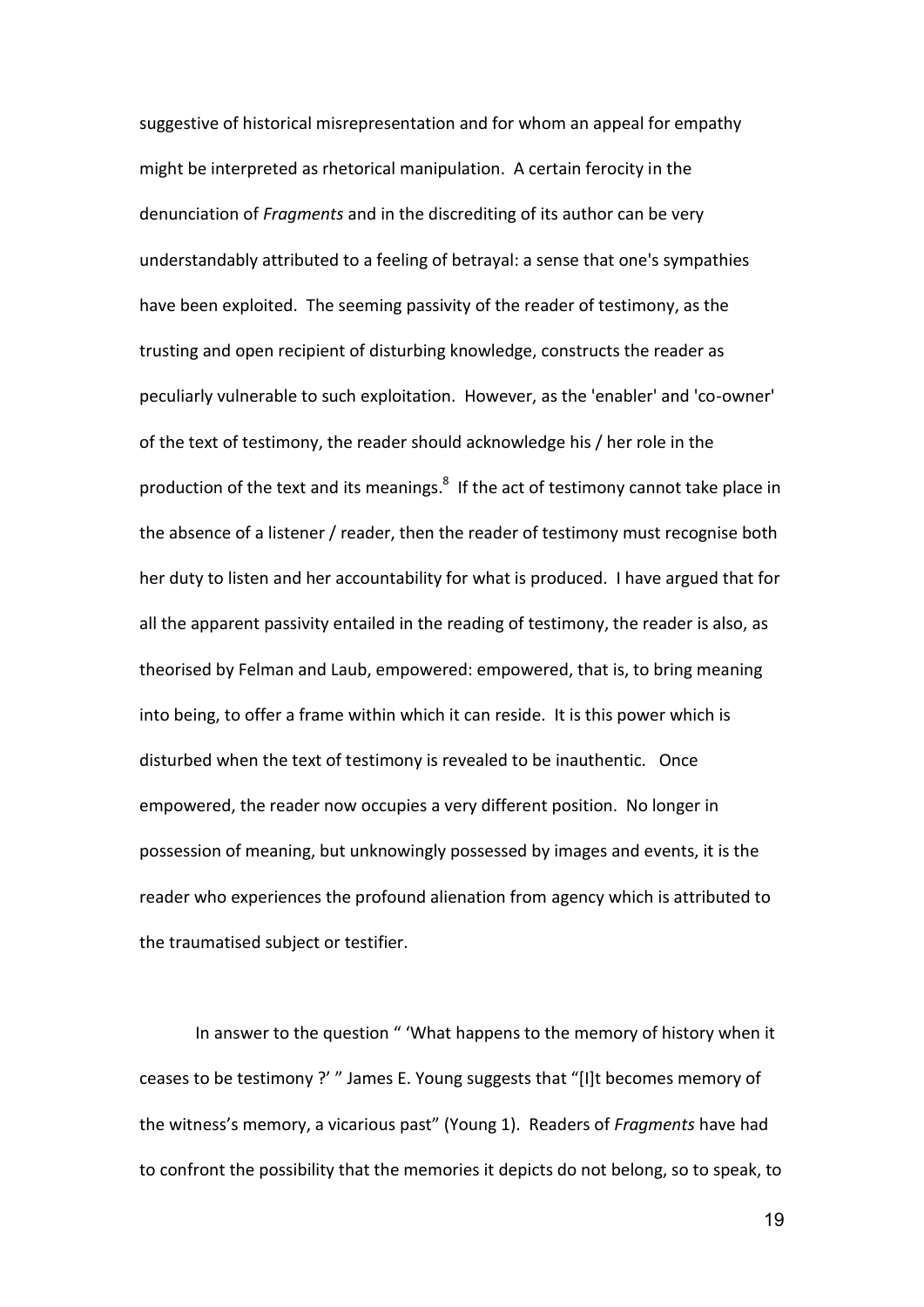its author.<sup>9</sup> Fragments nevertheless remains meaningful in the way that it is indicative of the passage of private memories--preserved, archived and circulated- into public consciousness; it demonstrates the way in which our understanding of the past, as it recedes beyond the reach of direct memory, is inevitably informed by unexperienced memory. What seems to be required is a more critical interrogation of the reader's investment *in* the text of testimony, such that we might be able to comprehend how the desire *for* testimony in some sense *produces* a text like *Fragments* and the scandal which has consumed it.

## $\overline{a}$ **NOTES**

2 See Elena Lappin, "The Man With Two Heads" *Granta* 66 (Summer 1999) 7-65.  $3$  For a discussion of the Holocaust as an 'event without a witness' see Dori Laub, "An Event Without a Witness: Truth Testimony and Survival."

 $<sup>4</sup>$  I am referring here principally to the work of Cathy Caruth and Shoshana Felman as</sup> having had a founding influence. By 'theories of trauma and testimony' I wish to indicate a distinctive field of inquiry but do not intend to suggest that the critical positions it includes are identical in approach and emphasis.

<sup>5</sup> Louis Montrose delineates the relationship between literature and history as follows: "By the historicity of texts, I mean to suggest the cultural specificity, the social embedment, of all modes of writing . . . By the textuality of history, I mean to suggest, firstly, that we can have no access to a full and authentic past, a lived material existence, unmediated by the surviving textual traces of the society in question . . . and secondly, that those textual traces are themselves subject to subsequent textual mediations when they are constructed as the 'documents' upon which historians ground their own texts, called 'histories' (Montrose 20).

 $<sup>6</sup>$  The extent to which these theories achieve their stated objectives is, of course,</sup> subject to debate. Dominick LaCapra has offered necessary and cogent critical evaluations of work on trauma and testimony, expressing a concern that "so great has been the preoccupation with testimony and witnessing that they have in some quarters almost displaced or been equated with history" (LaCapra 11). However, perhaps especially in the context of such critiques, it is important to recognise the theoretical context within which this emphasis emerges.

<sup>&</sup>lt;sup>1</sup> For reflection on the exposure of Wilkomirski's text as inauthentic, see Geller (2002); for discussion of genre, memory and the Holocaust memoir see Hungerford (2001) and Suleiman (2000); Murphy (2004) interrogates the relationship between history and trauma theory; Whitehead (2004) considers *Fragments* in the context of Swiss cultural memory.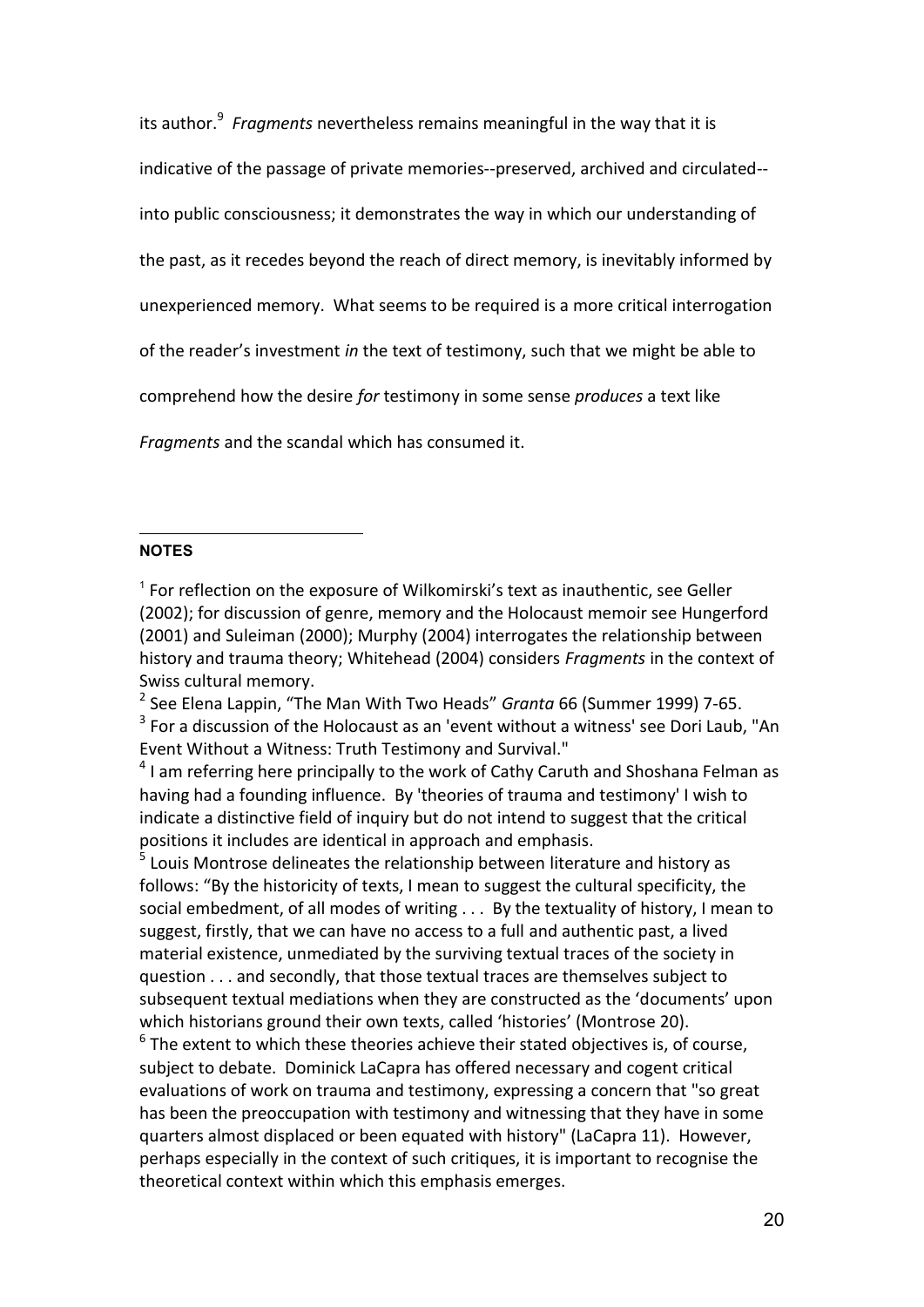$<sup>7</sup>$  LaCapra has offered a powerful critique of Felman's work on testimony on the</sup> grounds that it is implicated in a problematic transferential relationship; this concern is most uncompromisingly expressed in LaCapra's assertion that Felman's reading of Lanzmann's *Shoah* is "one of celebratory participation based on empathy or positive transference undisturbed by critical judgement" (LaCapra 112). My interest is in the way the listener to or reader of testimony may retain a degree of agency even (and perhaps especially) when appearing to abdicate such agency through overidentification with the testifier.

8 With regard to *Fragments* as a contested testimony, we might ask what desires might be invested in a wish to suppress Wilkomirksi's text, to deny it a readership and to erase the memory of its reading ? Equally, what desires might be invested in a wish to recover or preserve the experience of reading *Fragments* as meaningful in the face of its discrediting ? Indeed, to what extent might the intellectual energy invested in the production of *this* paper represent an unconscious attempt on the part of the author to recuperate and redeem an 'innocent' initial reading of *Fragments* ?

9 Amy Hungerford suggests that the author of *Fragments* "absorbed the accounts of camp life, the stories of extreme violence, the testimonies and histories and photographs, and they finally became him, finally made him Binjamin Wilkomirski" (Hungerford 88).

# **Works Cited**

1

Anderson, Linda. *Autobiography*. London: Routledge, 2001.

Caruth, Cathy. "Introduction: Psychoanalysis, Memory and Trauma." *American* 

*Imago* 48:1 (1991) 1-12.

Caruth, Cathy. "Unclaimed Experience: Trauma and the Possibility of History." *Yale* 

*French Studies* 79 (1991) 181-192.

Felman, Shoshana. "Education and Crisis, or the Vicissitudes of Teaching."

*Testimony: Crises in Witnessing in Literature, Psychoanalysis, and History*.

Shoshana Felman and Dori Laub. New York: Routledge, 1991. 1-56.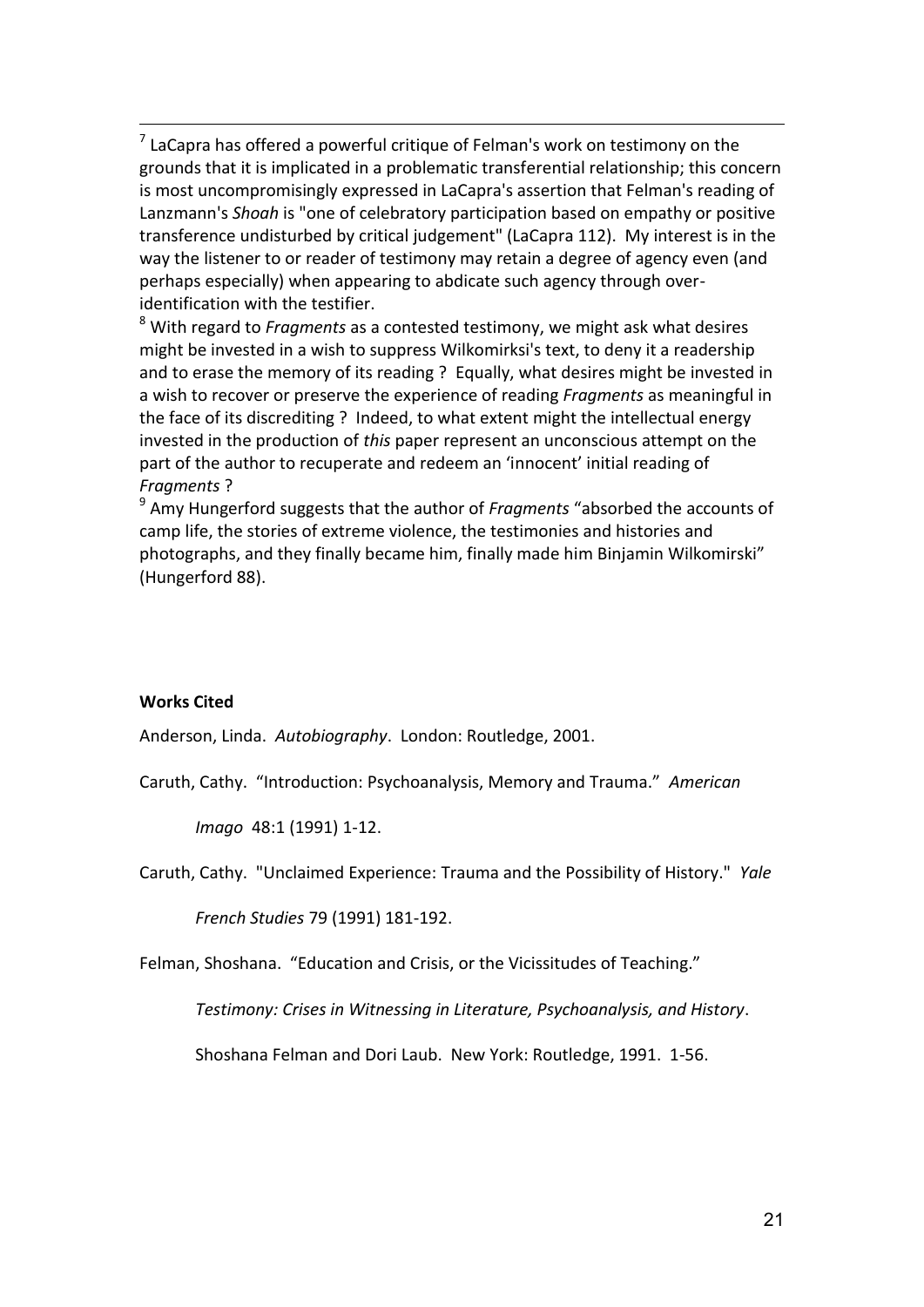Felman, Shoshana and Dori Laub. "Foreward." *Testimony: Crises in Witnessing in Literature, Psychoanalysis, and History*. Shoshana Felman and Dori Laub. New York: Routledge, 1991. xiii-xx.

1

- Geller, Jay. "The Wilkomirski Case: Fragments or Figments ?" *American Imago: Studies in Psychoanalysis and Culture*. 59:3 (2002) 343-365.
- Hirsch, Marianne. *Family Frames: Photography, narrative and postmemory*.

Cambridge, Massachusetts and London: Harvard University Press, 1997.

- Hungerford, Amy. "Memorizing Memory." *Yale Journal of Criticism: Interpretation in the Humanities*. 14:1 (2001) 67-92.
- La Capra, Dominick. *History and Memory After Auschwitz*. Ithaca and London: Cornell University Press, 1998.

Lappin, Elena. "The Man With Two Heads." *Granta* 66 (Summer 1999) 7-65.

Laub, Dori. "An Event Without a Witness: Truth, Testimony and Survival." *Testimony: Crises in Witnessing in Literature, Psychoanalysis and History*. Shoshana Felman and Dori Laub. New York: Routledge, 1991. 75-92.

- Laub, Dori. "Bearing Witness, or the Vicissitudes of Listening." *Testimony: Crises in Witnessing in Literature, Psychoanalysis and History*. Shoshana Felman and Dori Laub. New York: Routledge, 1991. 57-74.
- Montrose, Louis. "Professing the Renaissance: The Poetics and Politics of Culture." *The New Historicism*. Ed. H. Aram Veeser. London: Routledge, 1989.
- Murphy, J. Stephen. "Past Irony: Trauma and the Historical Turn in *Fragments* and *The Swimming Pool Library*." *Literature & History* 13 (2003) 58-75.